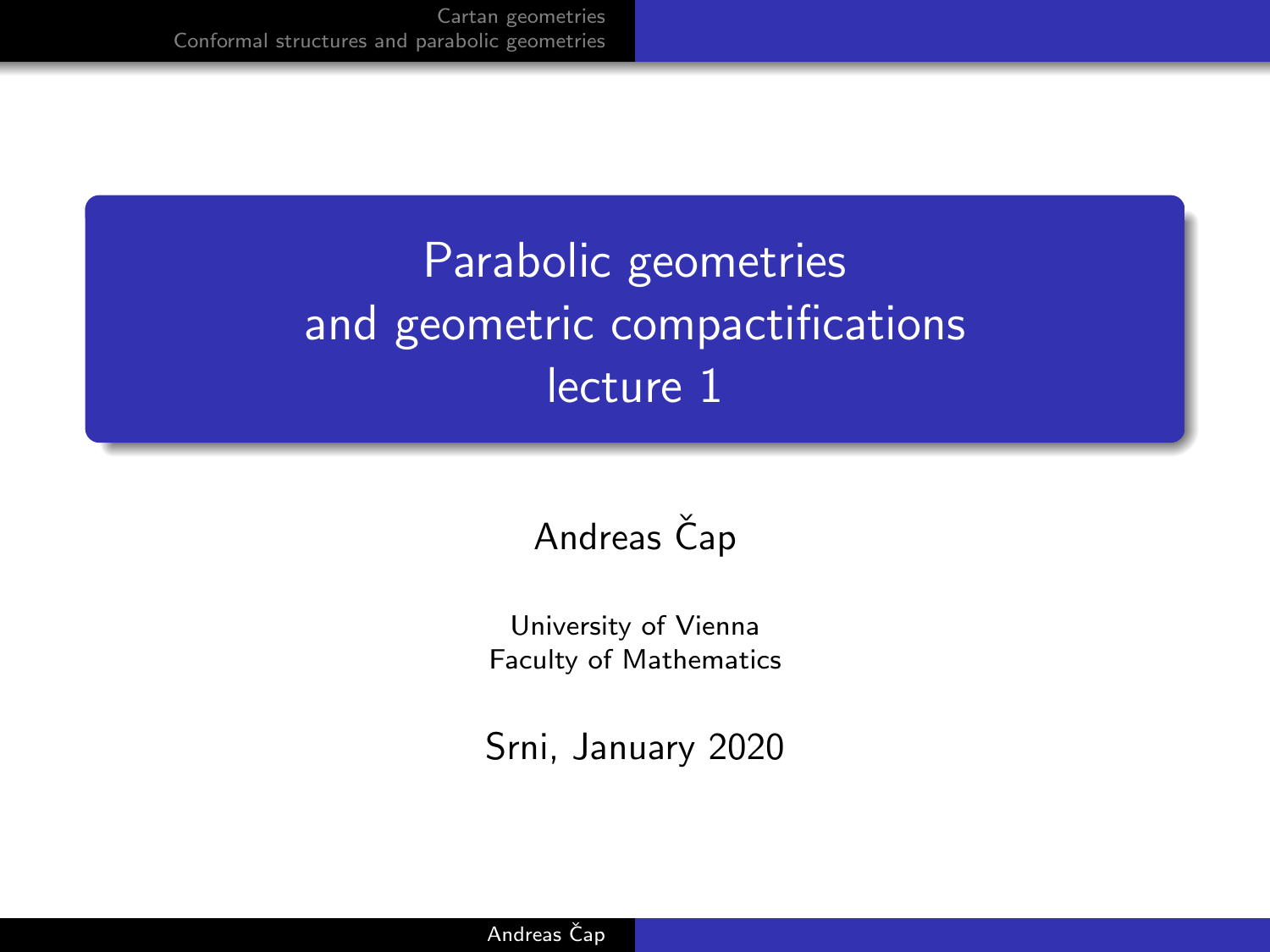- This first lecture starts with an introduction to the general concept of a Cartan geometry associated to a homogeneous space.
- In particular, I will outline how Riemannian geometry can be encoded in that way.
- The example of conformal structures shows how Cartan geometries can be used to encode "higher order information" leading to unusual geometric objects.
- The homogeneous model for conformal structures is of rather special type (a generalized flag manifold) and taking more general homogeneous spaces of this type leads to parabolic geometries.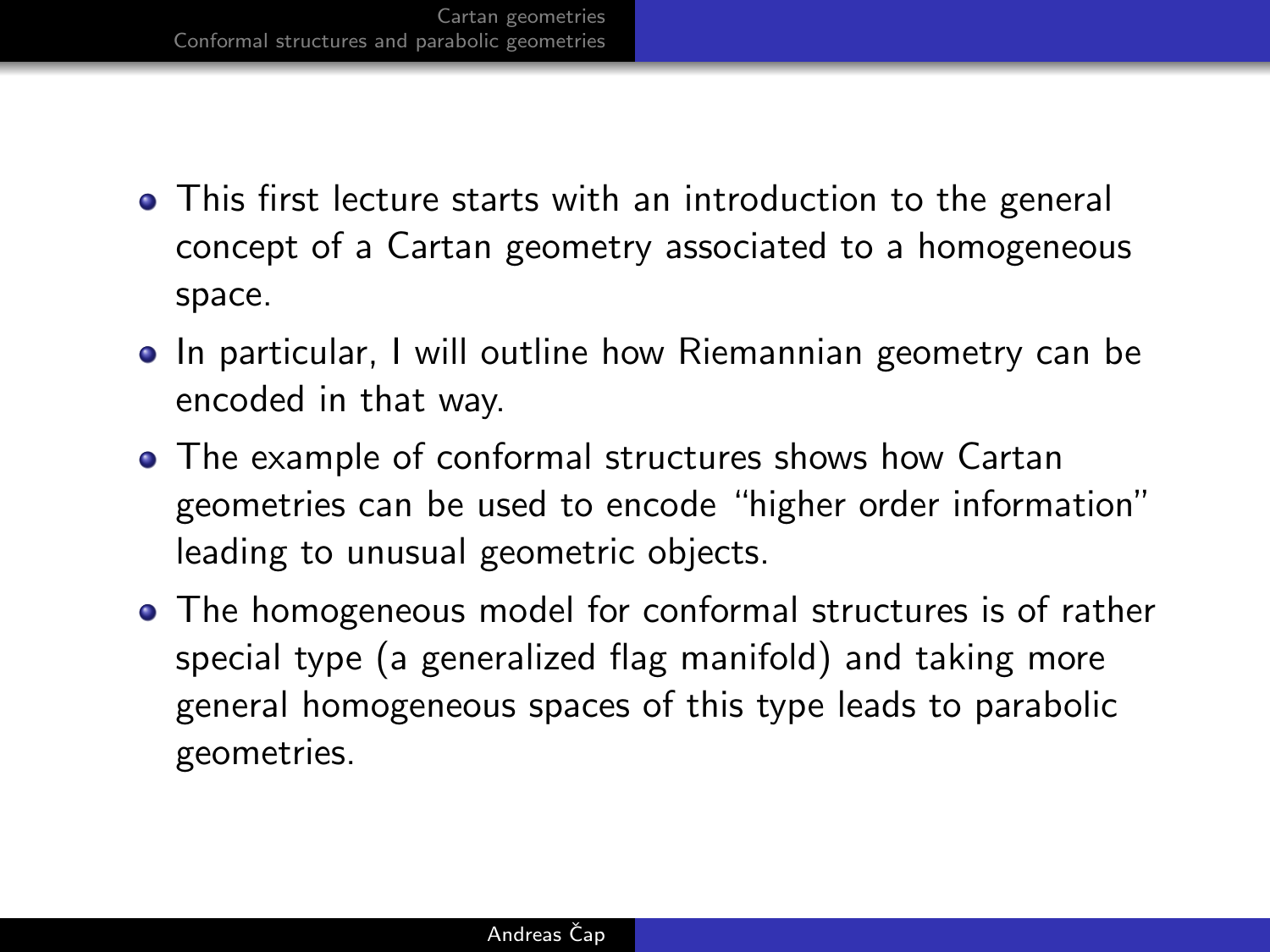



2 [Conformal structures and parabolic geometries](#page-7-0)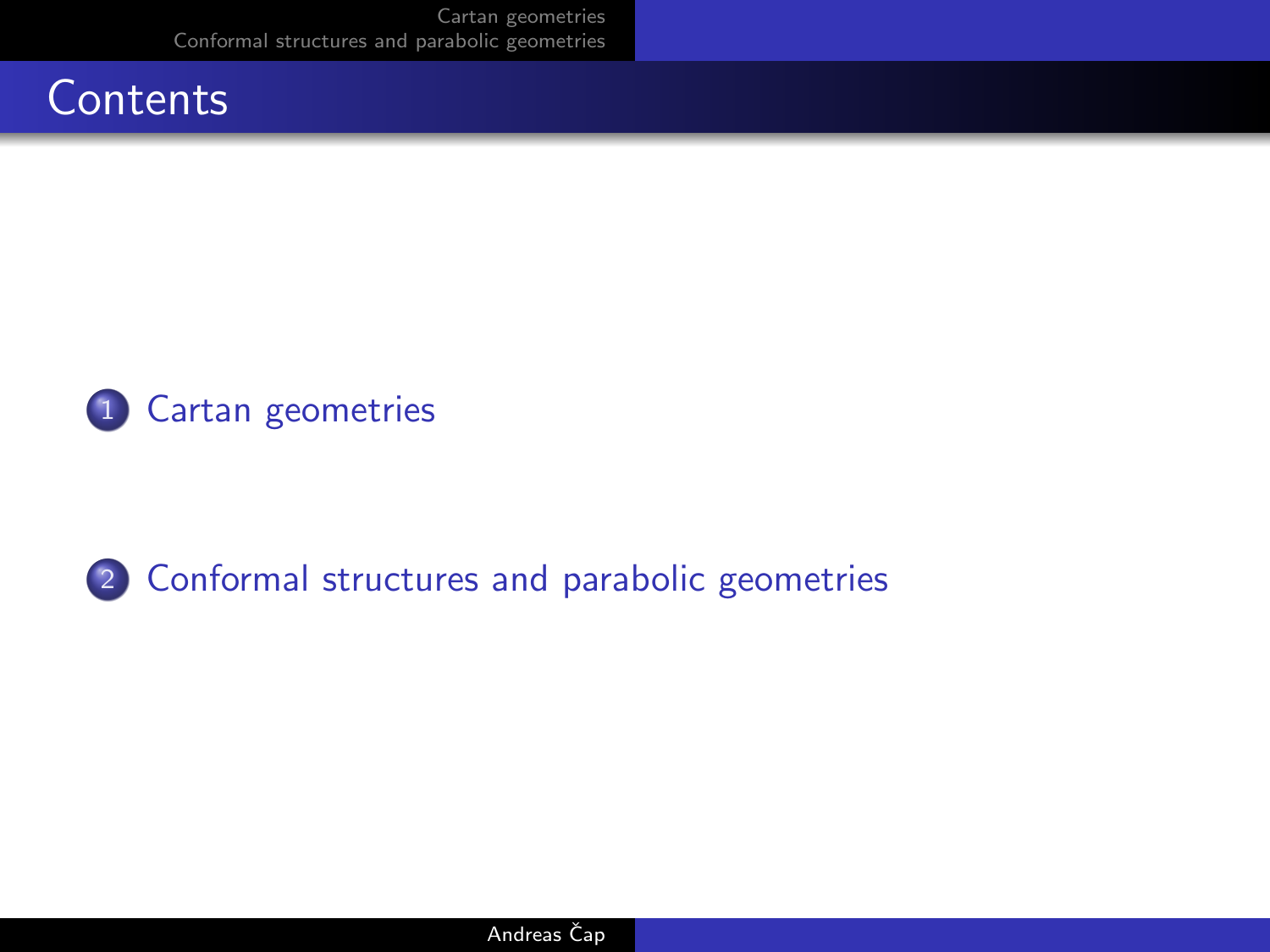<span id="page-3-0"></span>[Cartan geometries](#page-3-0) [Conformal structures and parabolic geometries](#page-7-0)

- In the spirit of F. Klein's Erlangen program, a classical geometry is specified by a homogeneous space  $G/P$ .
- $\bullet$  If G is a Lie group, there is a definition of an associated geometric structure due to E. Cartan based on the following.
- $p : G \rightarrow G/P$  is an P-principal bundle that carries the left Maurer-Cartan form  $\omega \in \Omega^1(\mathcal{G},\mathfrak{g})$  with  $\mathfrak{g} = \mathsf{Lie}(\mathcal{G}).$
- The left actions of elements of G are exactly the diffeomorphisms of  $G/P$  that admit a P-equivariant lift  $\Phi: G \to G$  such that  $\Phi^* \omega = \omega$ .
- Observe that  $d\omega(\xi, \eta) + [\omega(\xi), \omega(\eta)] = 0$  by the Maurer-Cartan equation.

The definition of a Cartan geometry is obtained by replacing  $G/P$ by a manifold M of the same dimension and requiring exactly those properties of the Maurer Cartan form that make sense in the general setting.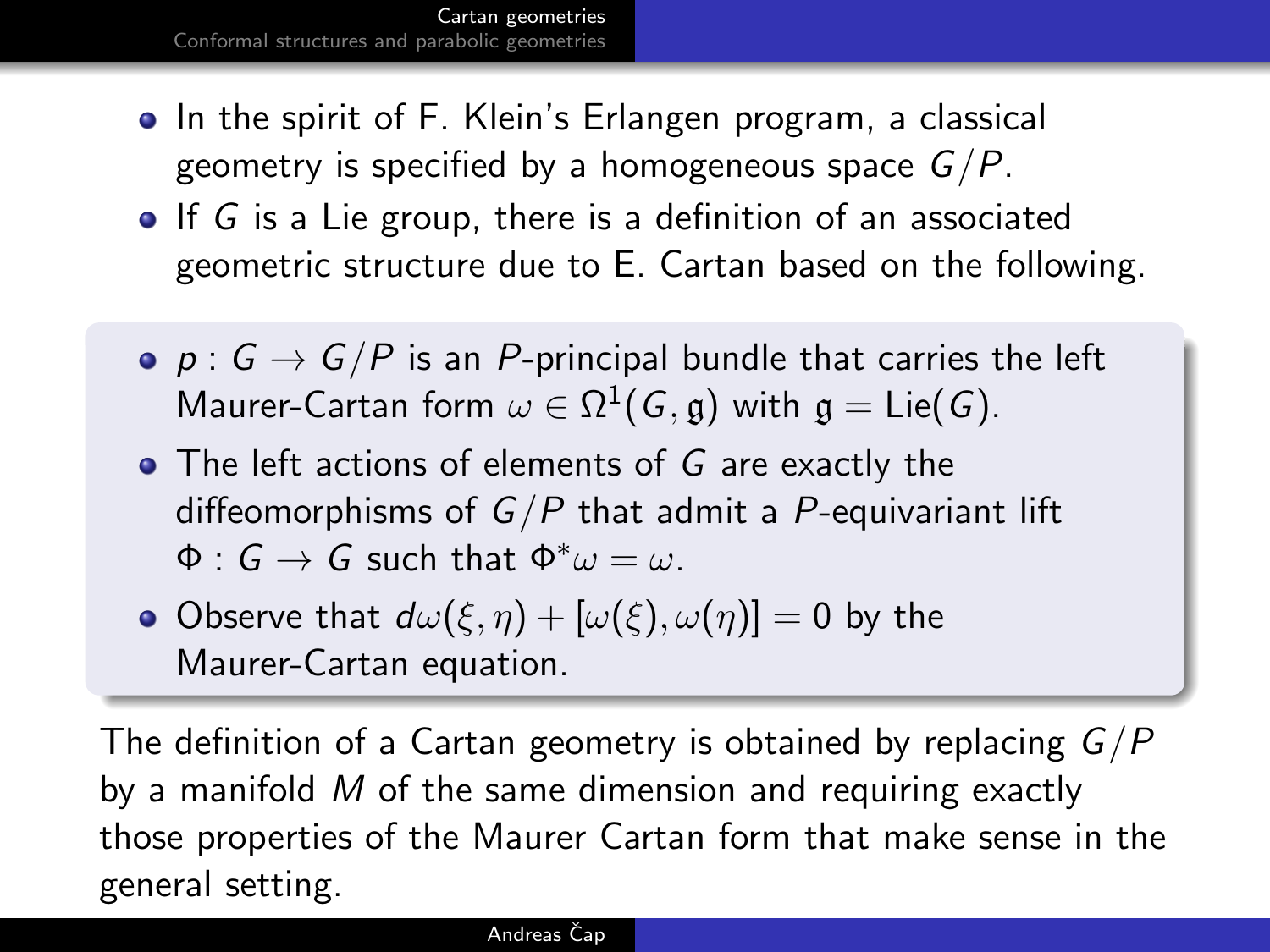#### **Definition**

(1) A Cartan geometry of type  $(G, P)$  on a smooth manifold M is given by a principal P-bundle  $p: G \to M$  and a Cartan connection  $\omega \in \Omega^1(\mathcal{G},\mathfrak{g}),$  i.e.

e each  $\omega(u)$ :  $T_u G \rightarrow \mathfrak{g}$  is a linear isomorphism

 $(r^{\mathcal{S}})^*\omega = \mathsf{Ad}(g)^{-1} \circ \omega$  for all  $g \in P$  (equivariancy)

 $\omega(\zeta_X) = X$  for all  $X \in \mathfrak{p} \subset \mathfrak{g}$  (fundamental fields)

(2) The *curvature K*  $\in$  Ω<sup>2</sup>( $\mathcal{G}, \mathfrak{g}$ ) of the geometry ( $\mathcal{G}, \omega$ ) is defined by  $K(\xi, \eta) = d\omega(\xi, \eta) + [\omega(\xi), \omega(\eta)].$ 

- Such geometries exist only for dim( $M$ ) = dim( $G/P$ ).
- There is an obvious notion of morphisms, and morphisms induce local diffeomorphisms between the base spaces.
- The curvature of a Cartan geometry vanishes identically if and only if it is locally isomorphic to its *homogeneous model*  $G/P$ .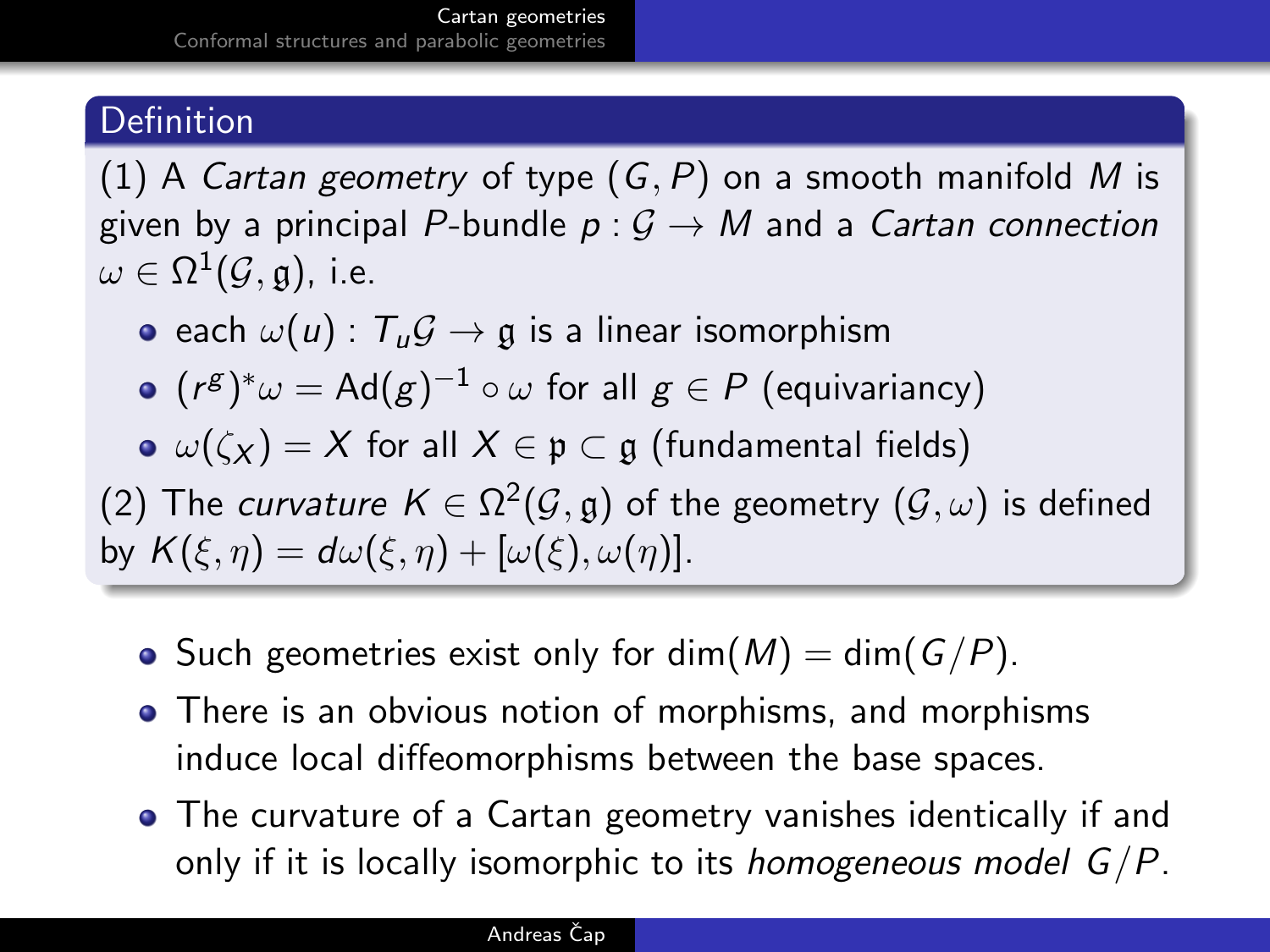# Example

The nature of the concept of Cartan geometries is illustrated nicely by the example related to Euclidean geometry. Put  $G = \text{Euc}(n)$ and  $P=O(n)$ , so  $G/P$  is Euclidean space  $\mathbb{E}^n.$  Consider an *n*-manifold M and a Cartan geometry  $(p: \mathcal{G} \to M, \omega)$  of type  $G/P$ .

- $\mathfrak{g} = \mathfrak{o}(n) \oplus \mathbb{R}^n$  (semi-direct sum) and splitting  $\omega = \gamma \oplus \theta$ accordingly, both components are  $O(n)$ -equivariant
- $\bullet$   $\theta$  is equivalent to making G the orthonormal frame bundle of a Riemannian metric  $g$  on  $M$
- $\gamma$  defines a metric linear connection  $\nabla$  on TM
- The curvature K encodes curvature and torsion of  $\nabla$ .

Existence and uniqueness of the Levi-Civita connection  $\iff$ n-dimensional Riemannian manifolds are (categorically) equivalent to Cartan geometries of type  $(G, P)$  for which K has values in  $p \subset q$ . This similarly works for  $G = O(n+1)$  and  $G = O(n, 1)$ .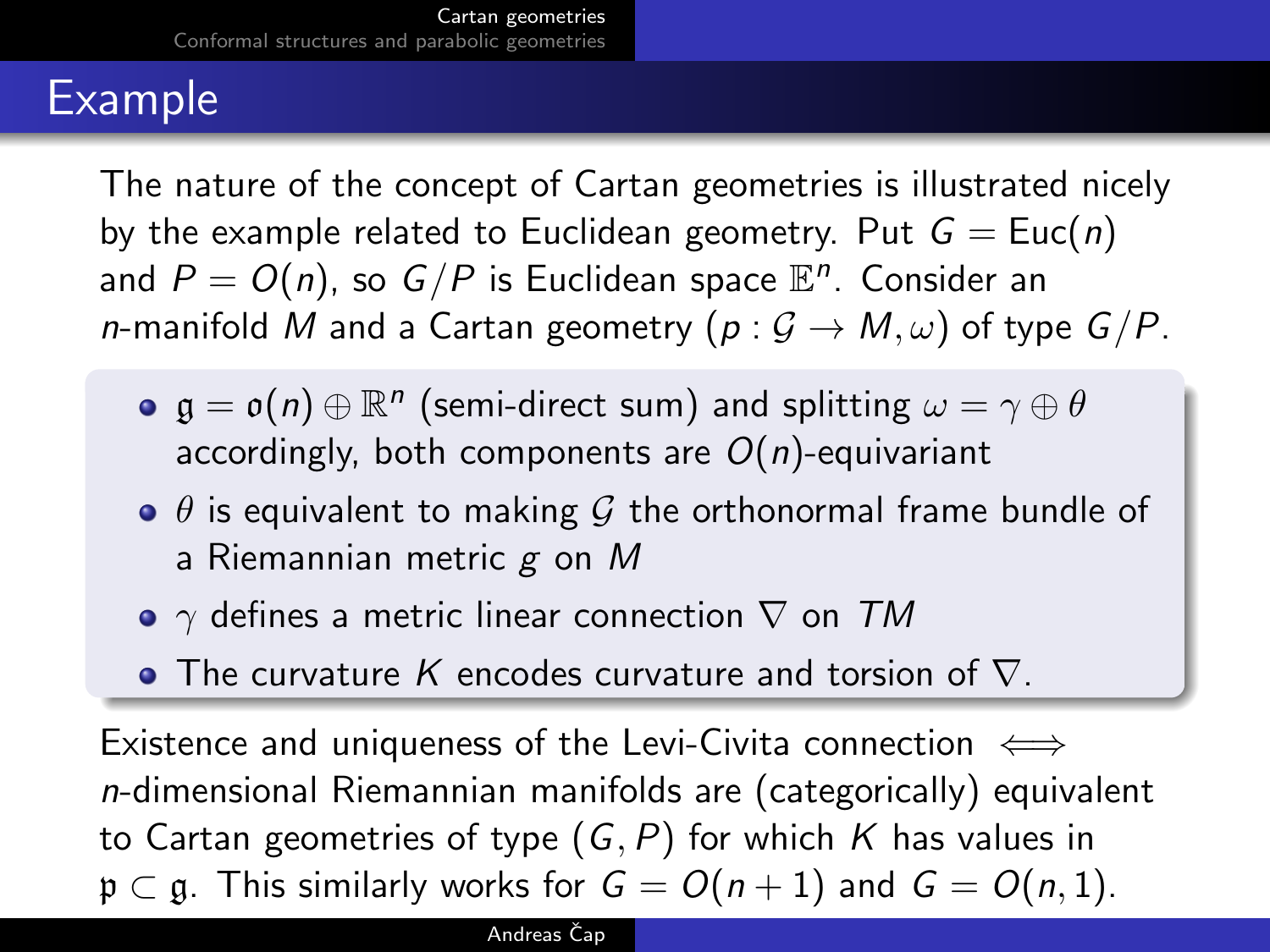# General features of Cartan geometries

- $\bullet$  K defines a fundamental and complete invariant
- $\bullet$  representations of P induce natural vector bundles
- For the representation on  $q/p$  induced by Ad, one obtains  $G \times_{P} (g/p) \cong TM$ , so all tensor bundles are associated.
- Starting from distinguished curves in  $G/P$ , one obtains general notions of distinguished curves in Cartan geometries.
- Natural notion of infinitesimal automorphisms of a Cartan geometry in  $\mathfrak{X}(\mathcal{G})$ . Automorphisms of  $(\mathcal{G}, \omega)$  form a Lie group of dimension  $\leq$  dim(G) with Lie algebra formed by complete infinitesimal automorphisms.
- Several constructions relating geometries of different type (Correspondence spaces, Fefferman constructions, extension functors).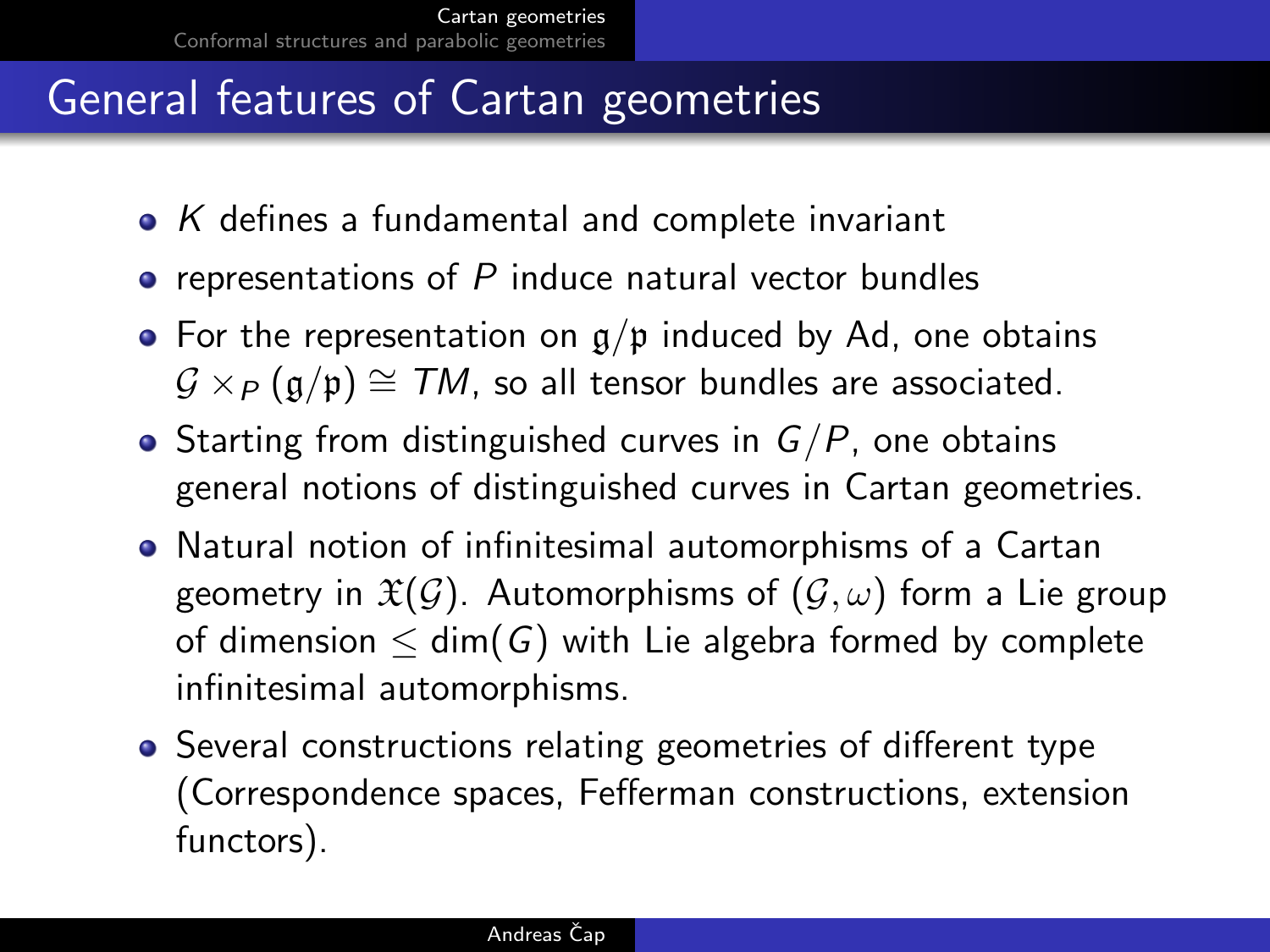### <span id="page-7-0"></span>The conformal sphere

Put  $G := SO_0(n+1,1)$  for a Lorentzian inner product on  $\mathbb{R}^{n+2}$ . Then  $G$  acts transitively on  $S<sup>n</sup>$ , viewed as a space of isotropic rays. Hence  $S^n = G/P$ , where  $P \subset G$  is the stabilizer of one such ray. Elementary arguments show that the action  $\ell_g$  of  $g \in G$  on  $S^n$ sends the round metric of  $S<sup>n</sup>$  to a conformally related metric.

- Denoting by  $o \in S^n$  the point fixed by P, the map  $g \mapsto \mathcal{T}_o \ell_g$ defines a surjective homomorphism  $P \to G_0 := CO(n)$ .
- The kernel of this homomorphism is normal subgroup  $P_+ \subset P$ isomorphic to  $\mathbb{R}^{n*}$  and  $P = G_0 \ltimes P_+$ .
- For any  $g \in P_+$ ,  $\ell_g$  coincides with id<sub>Sn</sub> to first order in o, but for  $g \neq e$ , they are different on any open neighborhood of o. In particular, there is no  $G$ -invariant linear connection on  $TS<sup>n</sup>$ .

This "higher order issue" will be crucial in what follows.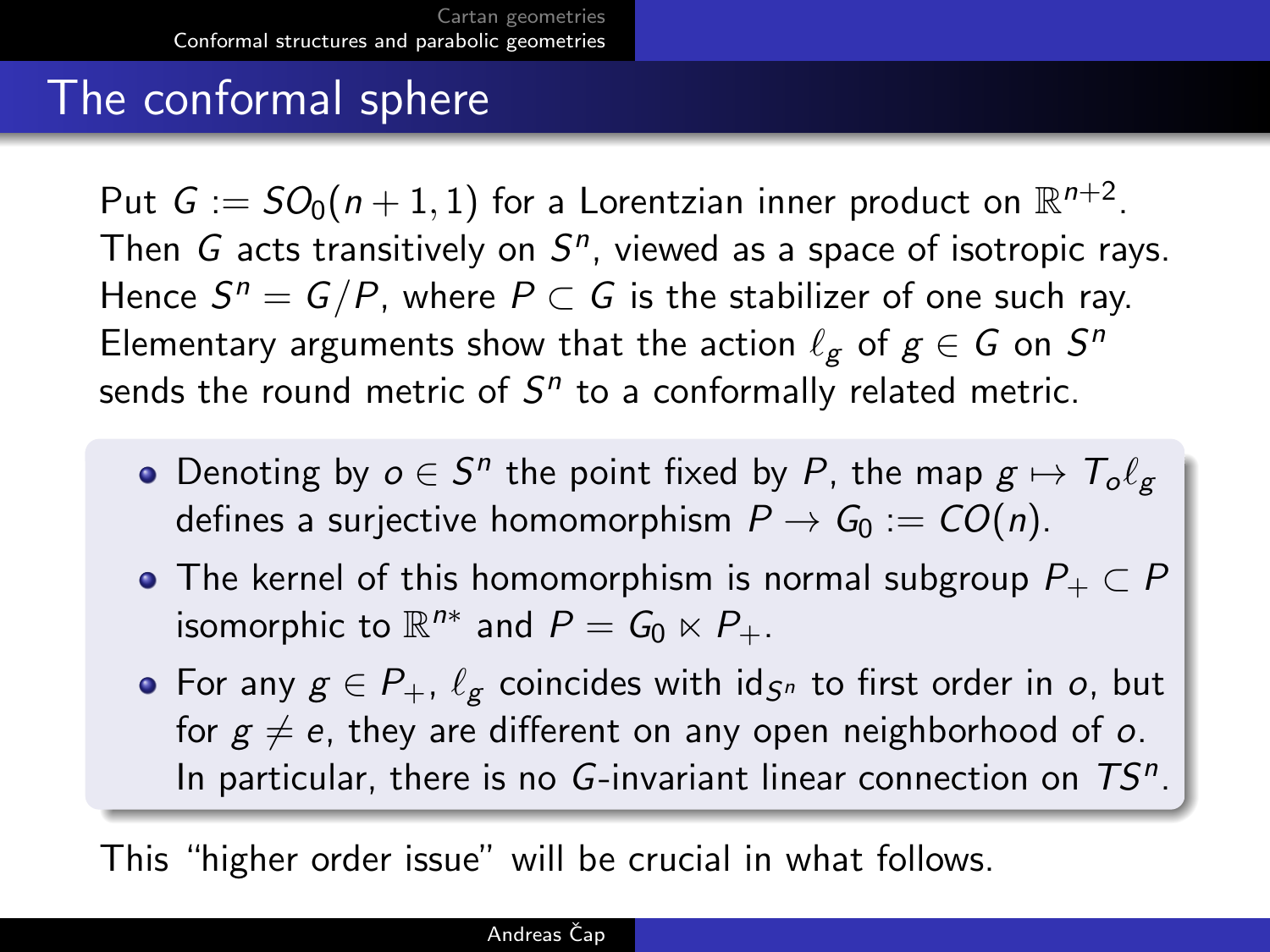Let  $(p : \mathcal{G} \to M, \omega)$  be a Cartan geometry of type  $(G, P)$ . Factoring by the action of  $P_+ \subset P$ , we obtain  $\mathcal{G}_0 := \mathcal{G}/P_+$  and  $p_0: \mathcal{G}_0 \to M$  is a principal bundle with structure group  $P/P_+ \cong CO(n)$ . Projecting the values of  $\omega$  to  $\mathfrak{g}/\mathfrak{p} \cong \mathbb{R}^n$ , the result descends to a strictly horizontal form  $\theta\in\Omega^1(\mathcal{G}_0,\mathbb{R}^n)^{\mathsf{G}_0}.$ Hence we obtain an underlying conformal structure on  $M$  (i.e. an inner product up to scale on each tangent space).

#### Theorem (E. Cartan)

Any conformal structure arises in this way. Imposing a normalization condition on the curvature K makes the inducing Cartan geometry unique up to isomorphism and one obtains an equivalence of categories.

There are two approaches to proving this, which are very different in spirit. Since each of them has interesting advantages, we'll sketch both of them, starting with the classical approach.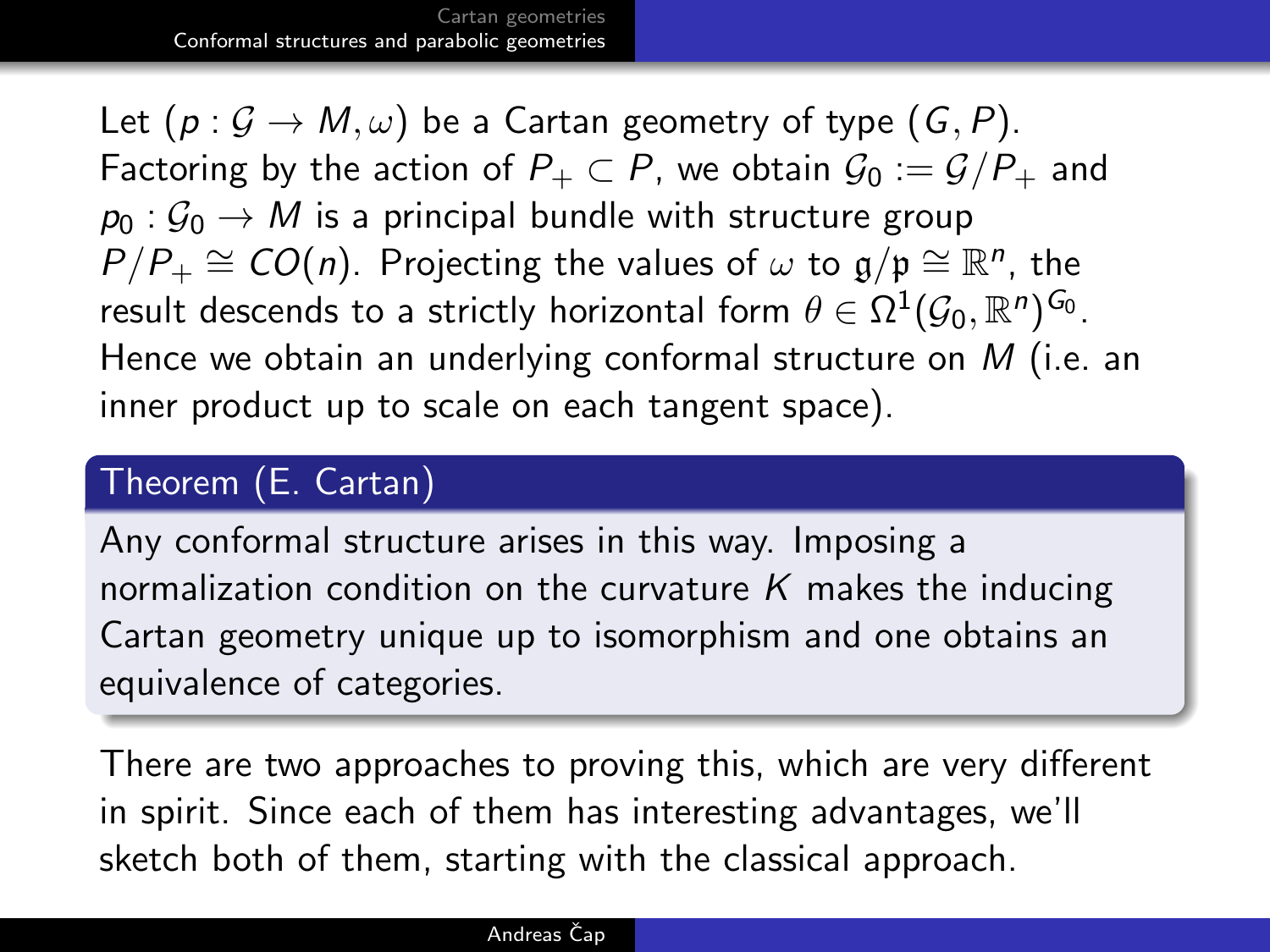# Sketch of classical proof

- Starting from a conformal structure  $(\mathcal{G}_0, \theta)$ , one first observes that there are torsion-free principal connections  $\gamma$  on  $\mathcal{G}_0$ .
- For each  $u_0 \in \mathcal{G}_0$ , the values  $\gamma(u_0)$  form an *n*-dimensional affine space. Attaching this to  $u_0$  one constructs a bundle  $G \to M$  and extending the action of  $G_0$  on  $G_0$  defines a principal right action of  $P$  on  $G$ .
- Using the connection forms of the  $\gamma$ , one defines a natural form  $\omega_0\in\Omega^1(\mathcal{G},\mathfrak{g}_0).$  For each  $u\in\mathcal{G}$  over  $u_0,$   $\theta(u_0)\oplus\omega_0(u)$ defines a linear isomorphism  $T_{u_0} \mathcal{G}_0 \rightarrow \mathfrak{g}_{-1} \oplus \mathfrak{g}_0$ .
- $\bullet$  The possible lifts to a linear isomorphism  $T_u \mathcal{G} \rightarrow \mathfrak{g}$  that is compatible with fundamental fields form an affine space and the corresponding curvature K always has values in  $\mathfrak{g}_0 \oplus \mathfrak{g}_1$ .
- One then shows that there is a unique such lift for which the  $q_0$ -component of K has vanishing Ricci-type contraction.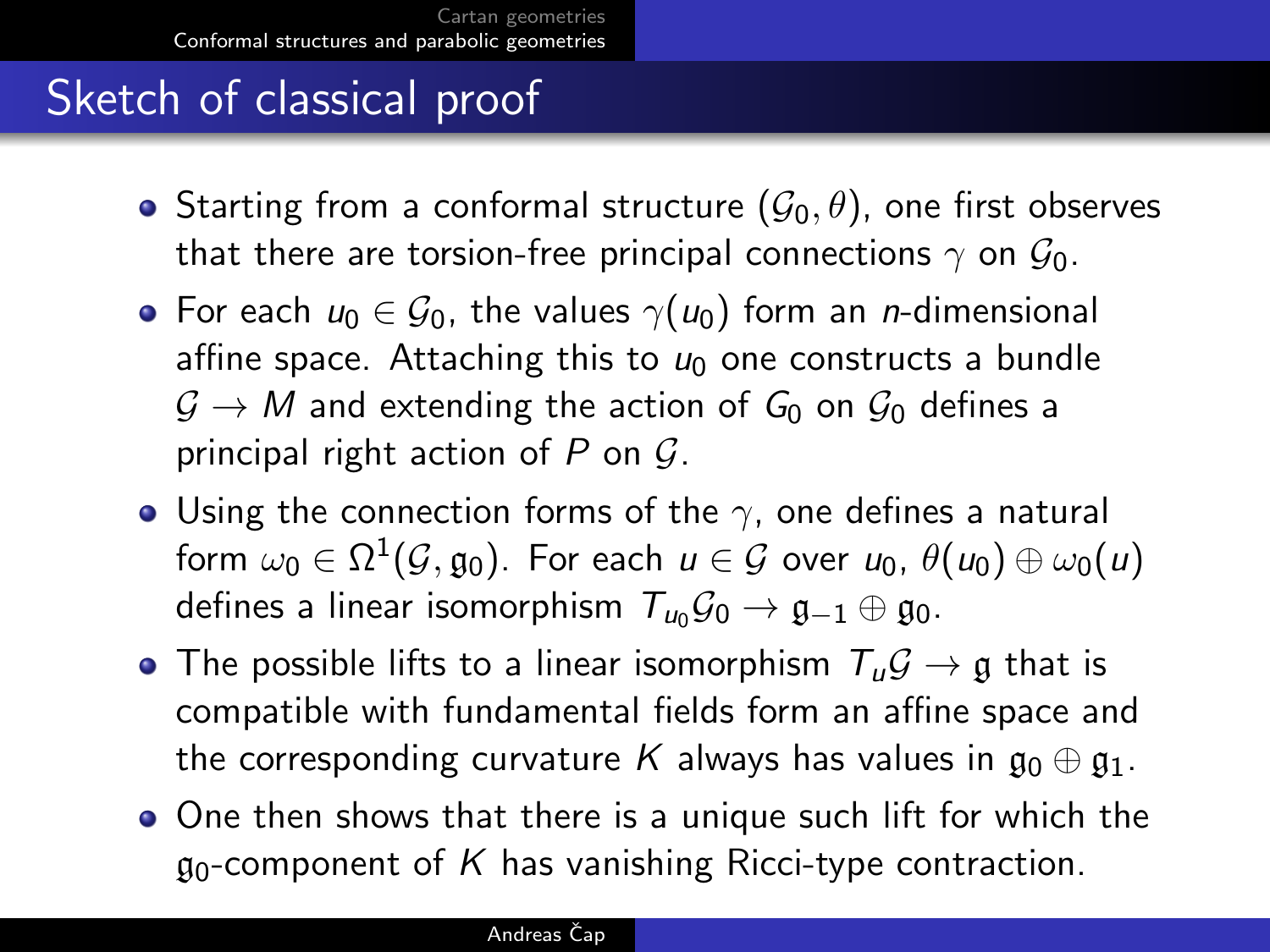# Sketch of "abstract" proof

- Starting from  $(\mathcal{G}_0, \theta)$ , define  $\mathcal{G} := \mathcal{G}_0 \times_{\mathcal{G}_0} P$ , so  $\mathcal{G}/P_+ \cong \mathcal{G}_0$ .
- Choose a principal principal connection on G and use it and  $\theta$ to define a Cartan connection  $\hat{\omega}$  on  $\mathcal{G}$ . Then  $(\mathcal{G}, \hat{\omega})$  has underlying structure  $(\mathcal{G}_0, \theta)$ .
- Cartan connections on G inducing  $\theta$  form an affine space and there is a concept of homogeneity, which also applies to curvature. The change of curvature in lowest homogeneity is tensorial and induced by a Lie algebra cohomology differential.
- Finding a normalization condition becomes a purely algebraic problem. Having done this, one can normalize  $\hat{\omega}$  homogeneity by homogeneity to obtain a normal Cartan connection  $\omega$  on  $\mathcal{G}$ .
- Using information on  $H^1(\mathbb{R}^n, \mathfrak{g})$  one shows that two normal Cartan connections on G that induce  $\theta$  are related by an automorphism covering the identity on  $(\mathcal{G}_0, \theta)$ .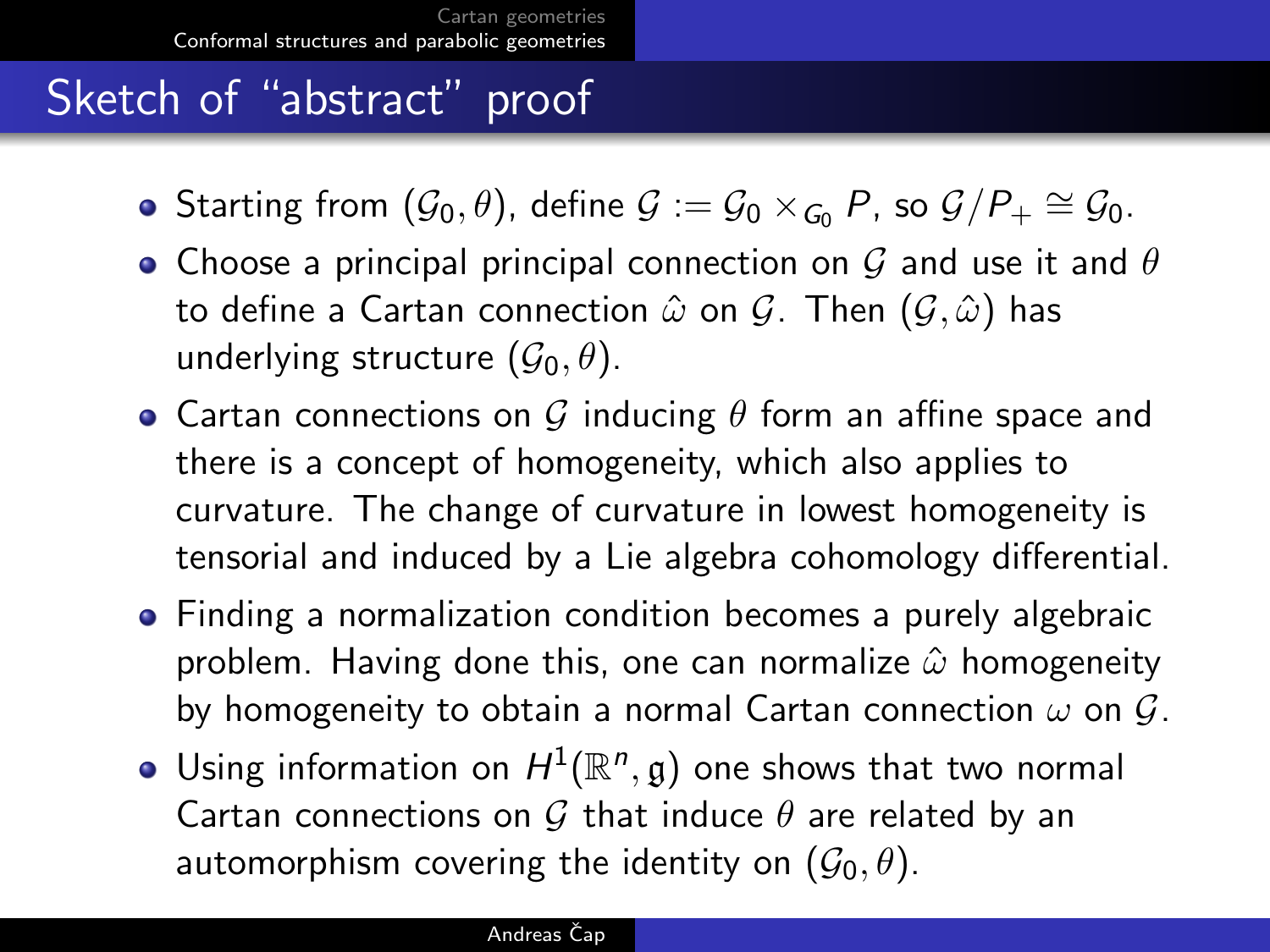### tractor bundles

We know that for the representation of P on  $g/p$  induced by Ad, we get  $G \times_P (q/p) \cong TM$ . This representation factors through  $P \rightarrow P/P_+ \cong G_0$ , so to recover higher order information, other constructions are needed:

Via equivariant extension, the Cartan connection  $\omega$  induces a principal connection  $\tilde{\omega}$  on  $\tilde{G} := G \times_{P} G$ . Taking a representation  $V$ of  $G$  and restricting to  $P$ , we obtain  $\mathcal{V}M:=\mathcal{G}\times_P\mathbb{V}=\tilde{\mathcal{G}}\times_G\mathbb{V}$ , so this inherits a canonical linear connection. ("tractor bundles and tractor connections")

- Choosing  $g$  in the conformal class, its Levi-Civita connection  $\nabla$  defines a section  $\mathcal{G}_0 \to \mathcal{G}$ .
- Using this, one identifies VM with a bundle associated to  $\mathcal{G}_0$ and describes the canonical connection in terms of  $\nabla$ .
- $\bullet$  It can be made explicit how all this changes when rescaling g.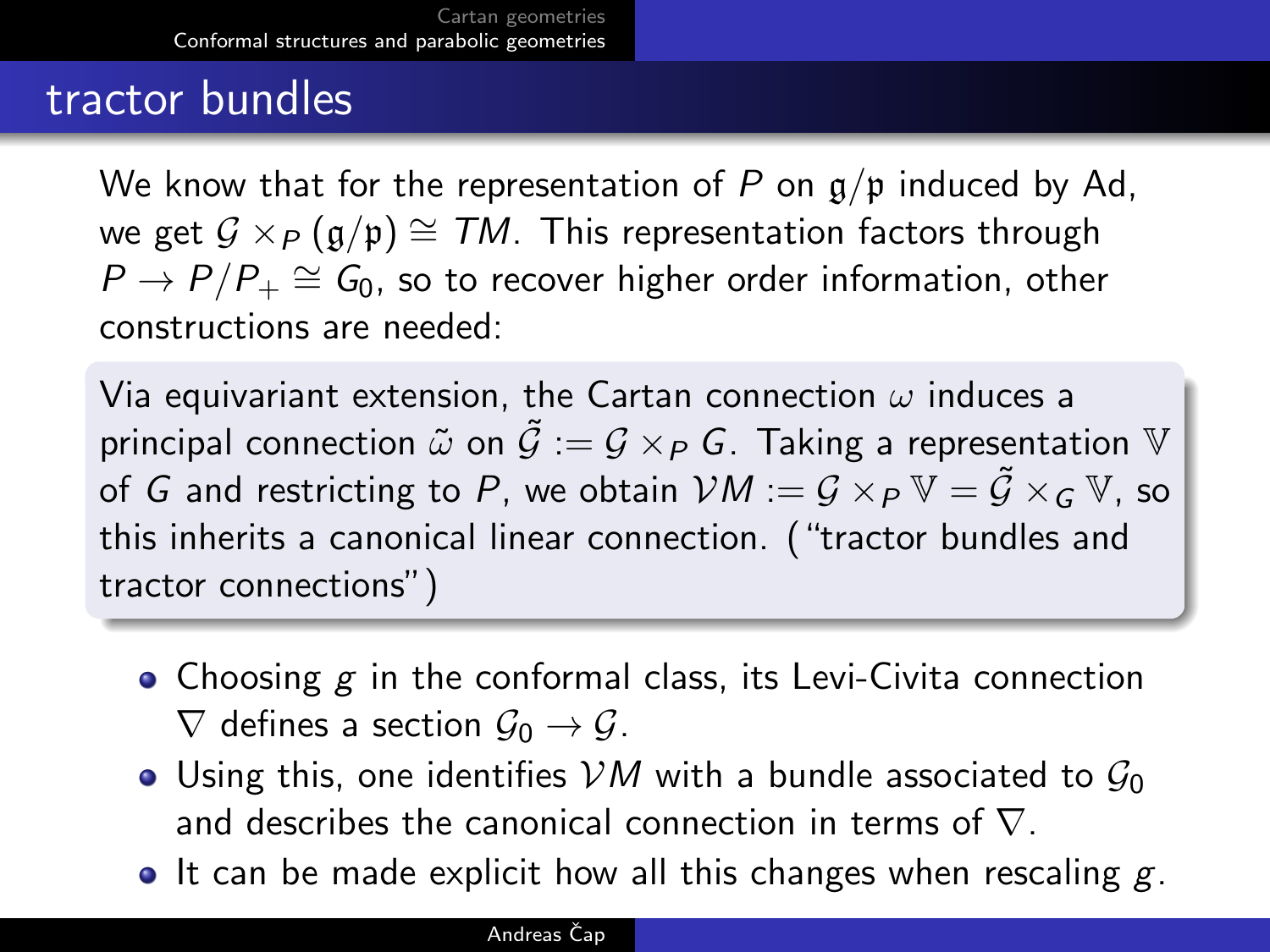The abstract proof is robust and in particular applies to all pairs  $(G, P)$  where G is semisimple and  $P \subset G$  is a parabolic subgroup. Here the relevant information on Lie algebra cohomology is provided by Kostant's theorem. Interpretations in the spirit of the classical proof can then be recovered via so-called Weyl structures.

Parabolic subgroups are characterized by the fact that there is a Lie algebra grading  $\mathfrak{g}=\oplus_{i=-k}^k\mathfrak{g}_i$  such that  $\mathfrak{p}=\oplus_{i\geq 0}\mathfrak{g}_i$ . Putting  $\mathfrak{g}^i:=\oplus_{j\geq i}\mathfrak{g}_j$  makes  $\mathfrak g$  into a filtered Lie algebra. Since  $\mathfrak p=\mathfrak{g}^0$ , the filtration is P-invariant and there are natural subgroups  $G_0, P_+ \subset P$  corresponding to  $\mathfrak{g}_0$  and  $\mathfrak{p}_+ := \mathfrak{g}^1$ .

Filtrations and associated graded objects are crucial for the theory. Recall that for a filtration by smooth subbundles  $TM = T^{-k}M \supset T^{-k+1}M \supset \cdots \supset T^{-1}M$  such that  $[\Gamma(T^iM), \Gamma(T^jM)] \subset T^{i+j}M$  the Lie bracket induces a tensorial bracket on gr $(\mathcal{T}_{x}M)=\oplus_{i}(\mathcal{T}_{x}^{i}M/\mathcal{T}_{x}^{i+1}M)$  ("symbol algebra at x").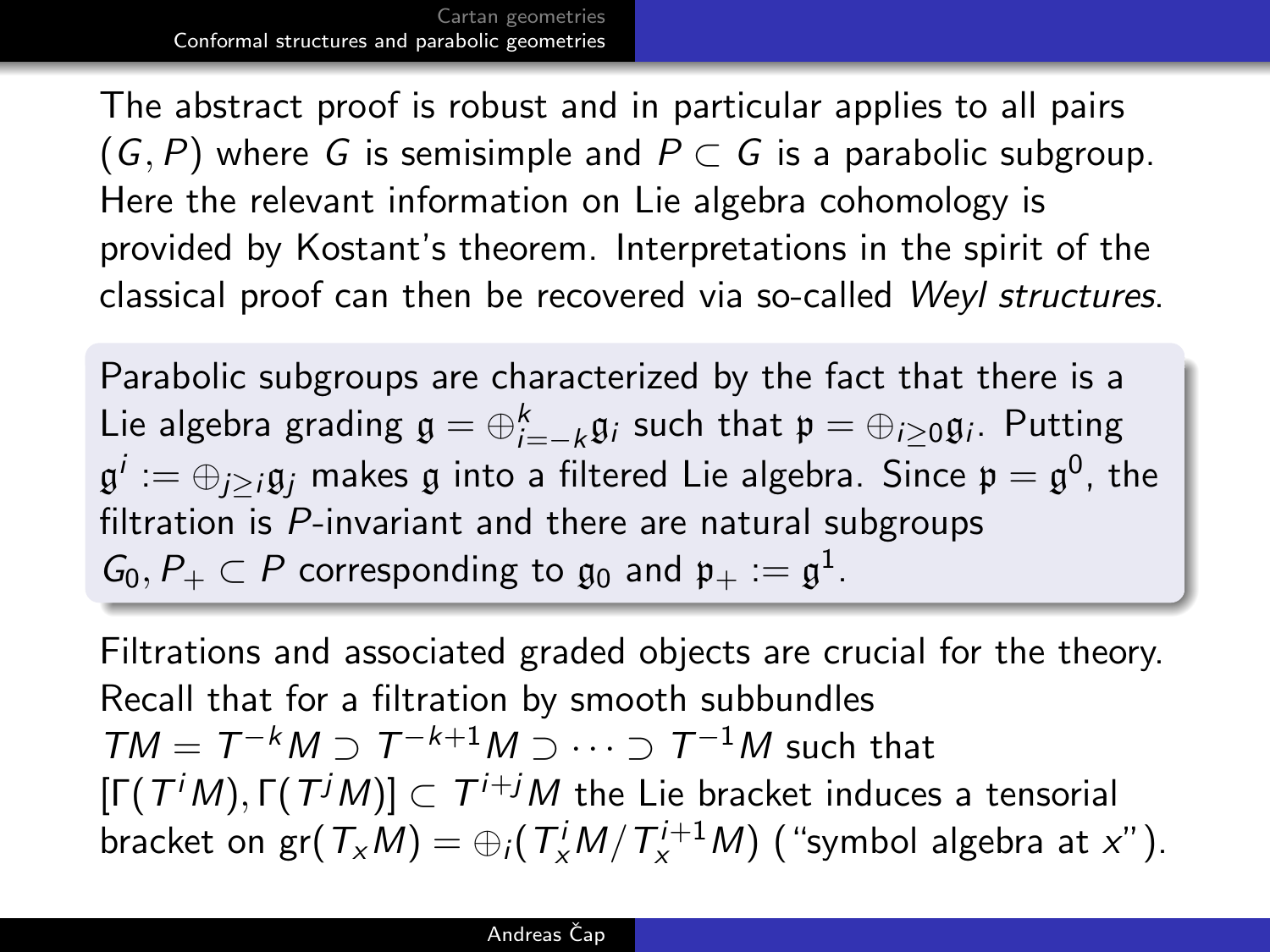### The underlying structure for parabolic geometries

Given a type  $(\mathsf{G},P)$  corresponding to  $\mathfrak{g}=\oplus_i \mathfrak{g}_i$ , the underlying structure consists of

- <span id="page-13-0"></span> $\bf{D}$  A filtration  $\mathcal{TM}=\mathcal{T}^{-k}M\supset\mathcal{T}^{-k+1}M\supset\cdots\supset\mathcal{T}^{-1}M$  such that  $gr(TM)$  becomes a locally trivial bundle of Lie algebras modeled on  $\mathfrak{g}_{-}=\oplus_{i<0}\mathfrak{g}_{i}$ .
- <span id="page-13-1"></span><sup>2</sup> This then has a natural frame bundle with structure group Aut<sub>er</sub>( $g_-\$ ) that contains  $G_0$  as a subgroup and the second ingredient is a reduction to that structure group.

A standard example arises from  $G = SU(n + 1, 1)$  with P the stabilizer of an isotropic complex line. Here  $g_$  is a Heisenberg algebra, so  $\bullet$  is a contact structure  $H \subset TM$ .  $G_0$  consists of those automorphisms that are complex linear on  $\mathfrak{g}_{-1}\cong \mathbb{C}^n$ , so  $\bullet$ is an almost complex structure on H.